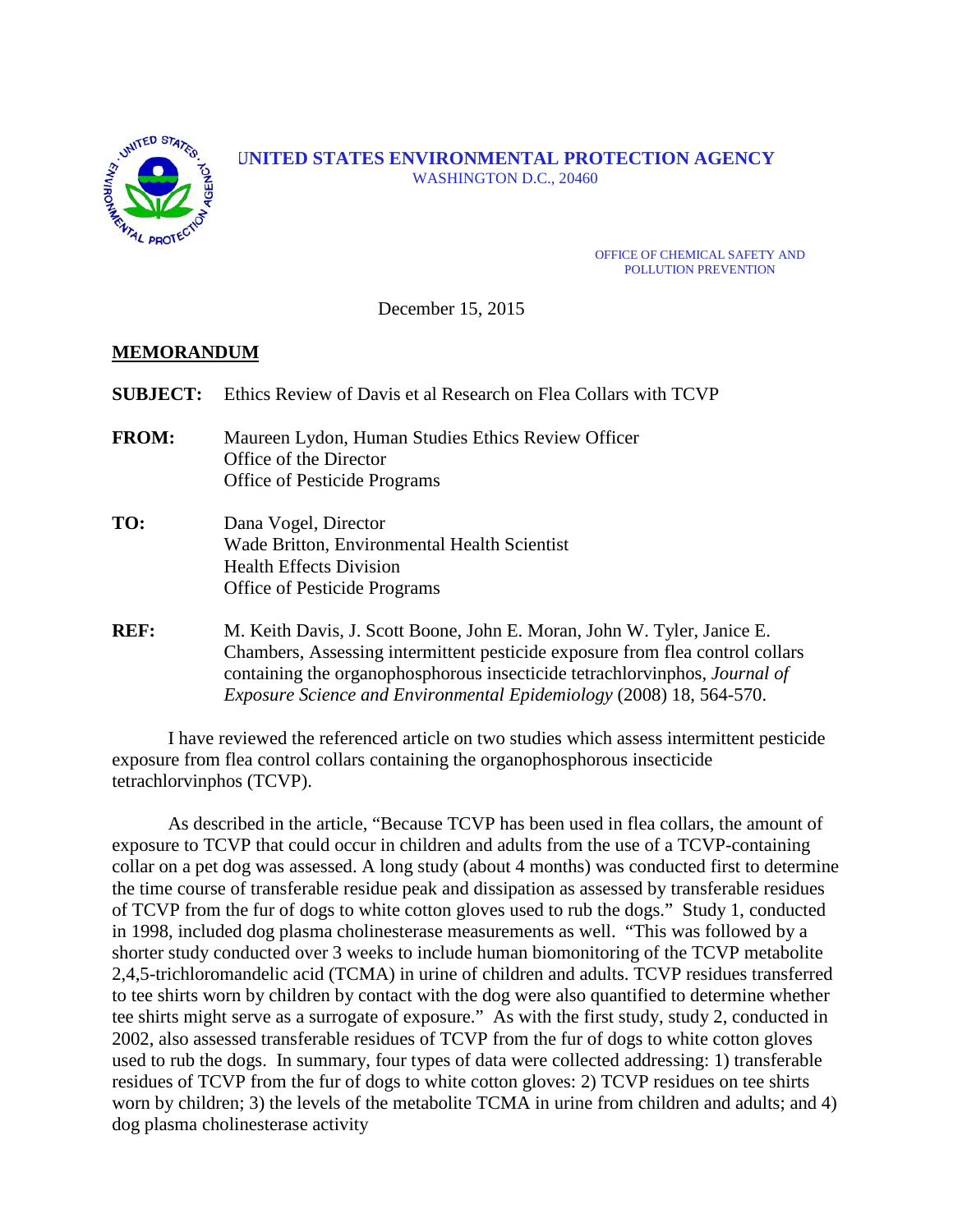Studies 1 and 2 are systematic investigations designed to develop or contribute to generalizable knowledge and so meet the regulatory definition of *research.* Through collection of urine and tee shirt samples, study 2 obtained data about individuals and so meets the regulatory definition of *human subject research.* Although the families involved in the studies already used flea collars, the researchers bought and provided specific flea collars to the participating families and asked that their dogs wear the flea collars during the studies. As a result, the research constitutes intentional exposure.

EPA's Office of Pesticide Programs (OPP) wants to rely only on one sub-set of the data generated from this research, specifically the data on transferable residues of TCVP from the fur of dogs to white cotton gloves used to rub the dogs. The generation of this data did not involve children. However, the data was collected as part of broader research which involved children as study participants when they wore tee shirts and provided urine samples. As a result, specific federal regulations come into play before EPA can potentially rely on the TCVP glove residue data.

40 CFR Subpart Q, §26.1703, prohibits EPA from relying on data from any research subject to this subpart involving intentional exposure of any human subject who is a pregnant woman (and therefore her fetus), a nursing woman, **or a child**. §26.1706 provides an exception. Under 40 CFR §26.1706, EPA can only rely on this research if it is crucial to making a decision to impose a more stringent regulatory restriction than could be justified without the data. If EPA's Office of Pesticide Programs (OPP) decides to rely on the TCVP glove residue data, under 40 CFR §26.1706, OPP must first complete three required steps. EPA must obtain the views of the Human Studies Review Board, provide an opportunity for public comment, and publish a full explanation of its decision to rely on the data, including a thorough discussion of the ethical deficiencies of the underlying research and the full rationale for finding that EPA met the standard in 40 CFR §26.1706 (c) (i.e., that the research is essential to a more stringent regulatory action to improve protection of public health).

I defer to others for a full review of the scientific validity of the TCVP glove residue data on which EPA wishes to rely. If the data were determined not to have scientific validity, it would also not be ethically acceptable and EPA could not use it. If EPA decides to rely on the TCVP residue data on gloves, and completes the required activities noted above, I find that there is no regulatory barrier to EPA relying on this research in actions taken under FIFRA or §408 of FFDCA. The rest of this memorandum and attachment(s) provide OPP's ethics review of the research.

## **I. Summary Characteristics of the Research**

#### **A. Summary of Studies Described in Article**

The published research article is entitled "Assessing intermittent pesticide exposure from flea control collars containing the organophosphorous insecticide tetrachlorvinphos" by M. Keith Davis, J. Scott Boone, John E. Moran, John W. Tyler, and Janice E. Chambers. The Davis et al article discusses two studies which collected data useful for assessing the amount of exposure to tetrachlorvinphos (TCVP) that could occur in children and adults from the use of a TCVPcontaining collar on a pet dog. The studies were conducted in Oktibbeha County, Mississippi,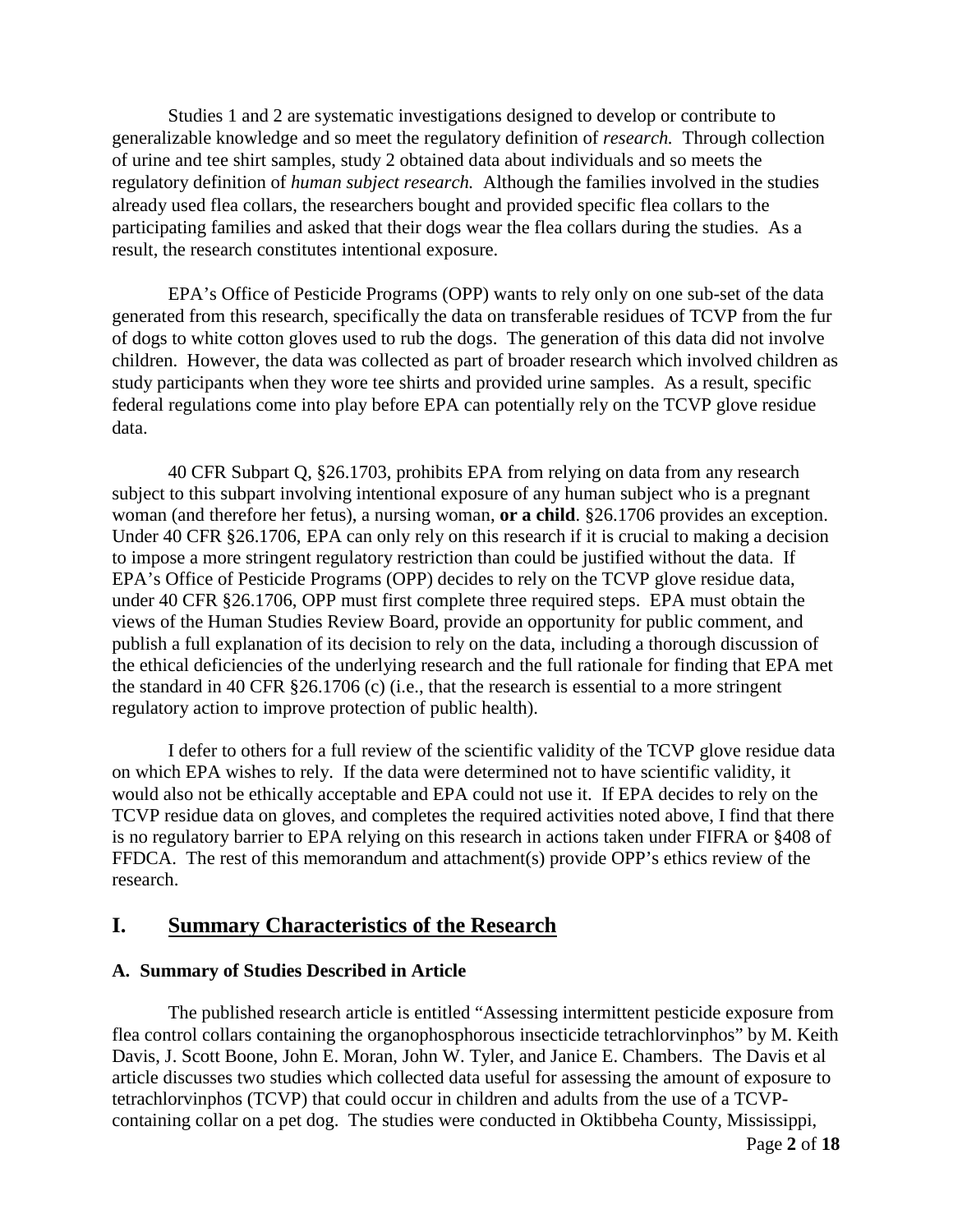with 55 volunteer households who routinely used flea control products on their pet dogs. In each study, Hartz Control Ultimate Flea Collars F 14.55% TCVP were purchased from a local department store.

"Study 1 was a longer term, 112-day study conducted from September to December 1998 because the collar was recommended by the manufacturer for 6-month use. Twenty-three dogs from different households were used, and petting samples from fur and dog plasma cholinesterase (ChE) measurements were obtained." Study 1 "was conducted first to determine the time course of transferable residue peak and dissipation as assessed by transferable residues of TCVP from the fur of dogs to white cotton gloves used to rub the dogs" at three locations: near the base of the tail, at the neck with the collar removed, and at the neck with the collar in place. "Dogs were petted in a marked 10 x 4 inch area with clean, white, cotton gloves for a continuous 5-minute period." Samplers were students enrolled at the College of Veterinary Medicine, Mississippi State University. For study 1, rubbing samples were obtained prior to collar placement and at 4 hours, and 3, 7, 14, 28, 56, 84, and 112 days post-collar application.

Study 2 was a shorter, 21-day study conducted in September and October 2002 which included human biomonitoring of the TCVP metabolite 2, 4, 5-trichloromandelic acid (TCMA) in urine of children and adults. Study 2 involved 44 volunteer human subjects including one child and one adult who were selected from each of the 22 families who participated in study 2. Study 2 involved 22 pet dogs from different households and quantified the residues of TCVP from: 1) glove/rubbing samples; 2) tee shirt samples; and 3) levels of the metabolite TCMA in the urine of children and adults.

1. Glove/Rubbing Samples: Under one component of the study, "dogs were petted in a marked 10 x 4 inch area with clean, white, cotton gloves for a continuous 5-minute period." For study 2, rubbing samples were obtained prior to collar placement (day 0) and again at 5 and 12 days following collar placement.

"Samplers utilized during both studies were students enrolled in the veterinary medicine curriculum at the College of Veterinary Medicine, Mississippi State University."

- 2. Tee Shirt Samples: Under the second component of the study, child participants were supplied with a new, laundered, white cotton tee shirt to wear on the day before the treatment and on each of days 7–11 after the collars were placed on the dogs; the tee shirts were worn by children for about 4 hours at selected times after pesticide application.
- 3. Urine Samples: The first morning urine samples were collected from the child wearing the tee shirt and from one adult in the same household on the day prior to the treatment and then again on each of days 8–12 post-collar placement.

## **B. EPA Reliance on Glove Residue Data and Reason for Presentation to HSRB**

In order to improve the protection of public health, EPA would like to rely **only on the TCVP glove residue data from study 1 and study 2** in its risk assessment and to potentially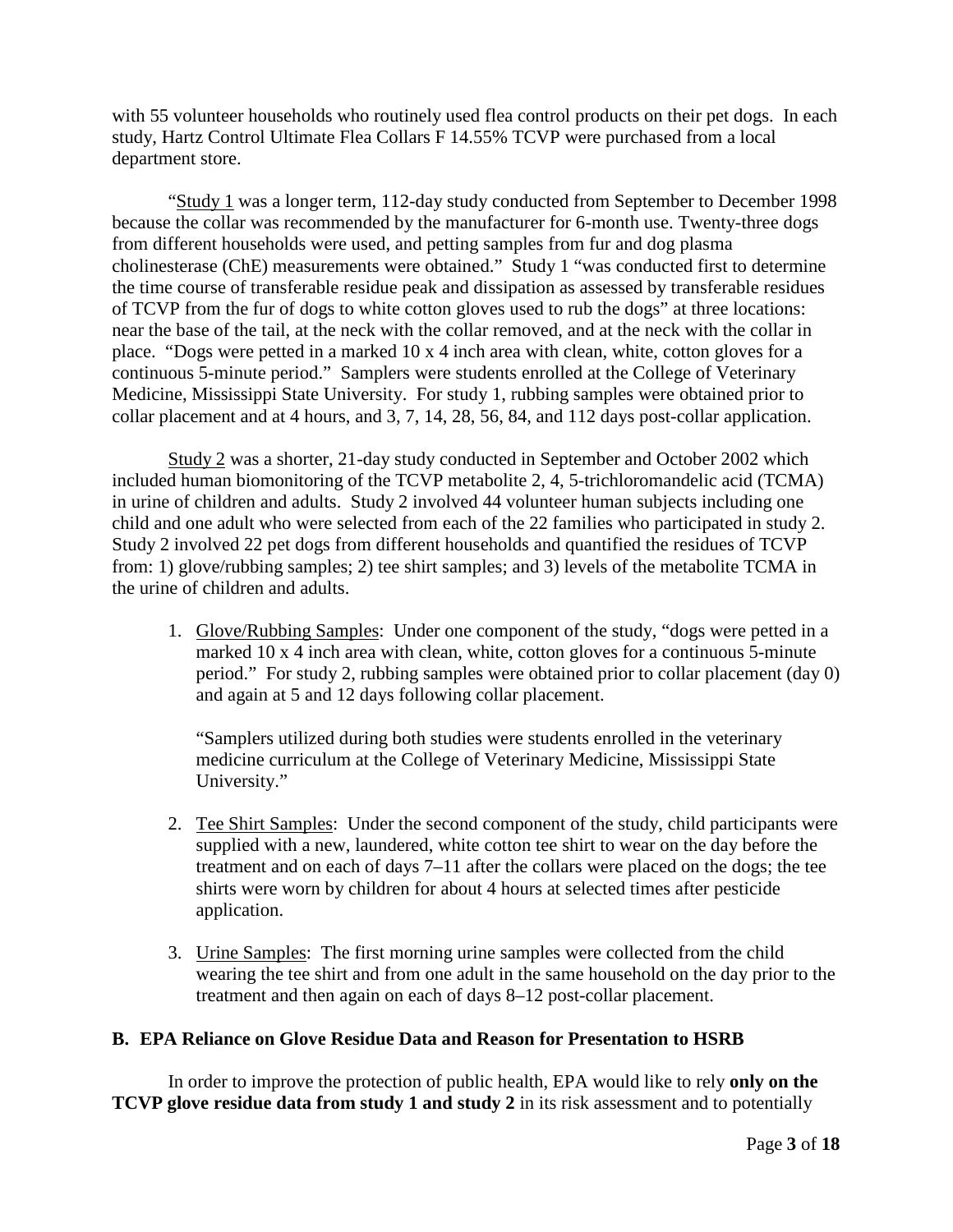impose a more stringent regulatory restriction than the Agency could do otherwise without the data. Study 2 also involved the collection of data based on tee shirts worn by children and urine samples from children and adults participating in the study. With the exception of the dog plasma cholinesterase measurement, all of the data collected constitutes exposure assessment research and EPA cannot reasonably separate the different types of data in these studies as different types of human research. Because study 2 encompassed more than TCVP glove residue data and involved children wearing tee shirts and providing urine samples, study 2 constitutes research involving intentional exposure of children. For that reason, even though OPP does not wish to rely on the data involving children, OPP is submitting the research to the Human Studies Review Board for their review.

From a science perspective, OPP is interested in the Board's perspective on the scientific validity of the TCVP glove residue data, which is the only data on which EPA intends to rely. From an ethics standpoint, OPP is interested in the HSRB's perspective on two topics:

- 1) Does the HSRB have any comments on EPA's determination that the samplers were not human subjects?
- 2) Does the HSRB have any comments on the ethical conduct of the research?

## **C. Support from EPA Grants**

The acknowledgements at the end of the research article note that the research was supported by grants from the US EPA's Science to Achieve Results (STAR) grant program (specifically grant numbers R825170 and R828017). I contacted EPA's Office of Research and Development (ORD), the Office of the Science Advisor (OSA) to determine if ORD had documentation associated with either or both grants. ORD provided the documentation in Attachment 1 related to ORD's review of grant proposal R828017. (ORD reviewed the grant proposal at the time because it was proposed for partial funding by EPA and involved human research. Documentation for the other grant, R825170, is not available because it did not require ORD review.) The ORD file presents several documents, including the abstract of the proposed research entitled, "Assessing Levels of Intermittent Exposure of Children to Flea Control Insecticides from the Fur of Dogs." Page 11 of the abstract cites the research objectives and describes "3 specific aims, each of which will involve a correlation of residues from the rubbing procedure with cotton gloves (the technique we are using at present), residues from tee shirts worn by a child in the household, and urinary metabolites of this child and an adult in the household: 1. To determine the exposure of children to permethrin resulting from residues from the fur of dogs from a permethrin spot treatment; 2. To determine the exposure of children to TCVP resulting from residues from the fur of dogs treated with a TCVP flea collar; and 3. To determine the exposure of children to chlorpyrifos resulting from residues from the fur of dogs treated with a chlorpyrifos flea collar." The published article by Davis et al describes the two studies which support aim #2, noted above, related to the TCVP flea collars. The primary investigator for the two studies, Dr. Janice Chambers from Mississippi State University, confirmed that the TCVP research described in the ORD file relates to the two studies discussed in the Davis et al article. For that reason, pertinent information from the ORD file is referenced throughout this ethics review. The ORD documentation in Attachment 1 includes:

1) The Mississippi State University (MSU) Statement of "Assurance of Compliance with EPA Regulations for Protection of Human Research Subjects";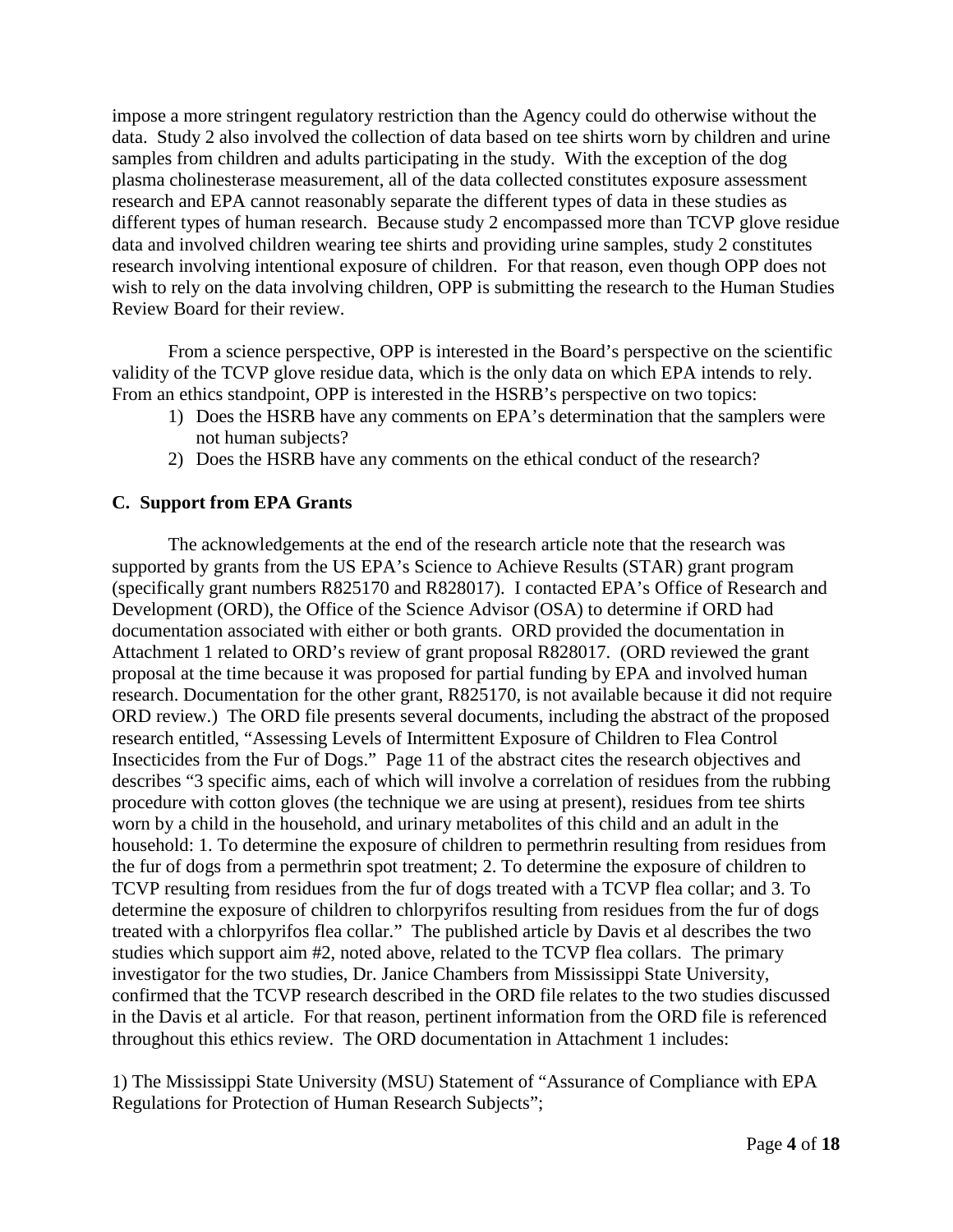2) Institutional Review Board (IRB) statement of institution and investigator compliance with 40 CFR 26;

3) Certification of IRB Approval and Institutional Endorsement signed by MSU's Vice President for Research, the MSU IRB Chairman at the time and the MSU project investigator Janice Chambers;

4) List of MSU IRB members at the time of the research;

5) Draft minor's assent form;

6) Draft consent form for adult human subjects (also referred to as the authorization for participation in the research project on flea collars);

7) 16-page abstract describing the research along with 3.5 pages of additional references; and 8) ORD's comments on the draft consent forms.

The file and Attachment 1 also includes an email from ORD's then Assistant Director for EPA's National Center for Environmental Research (NCER) identifying ORD's comments on the consent forms. The primary investigator (PI) agreed to the changes requested by ORD. The final versions of the consent forms are not included in the file. Both the PI and EPA agree that the changes to the consent forms must have been made because receipt of grant funding was contingent on addressing EPA comments. Given that the grants were awarded, EPA reasonably assumes that comments were addressed. This ethics review takes into account, when appropriate, the 16-page description of the research project, the draft consent forms and the IRB correspondence included in the ORD file.

#### **D. Contact with IRB and Primary Investigator**

To supplement the ethics information provided in the journal article, I contacted the relevant institutional review board, the Institutional Review Board for Research on Human Subjects at Mississippi State University, and requested copies of the available records about the two studies profiled in the Davis et al article. Because study 2 was conducted in 2002, the IRB did not maintain documentation past the required retention time. As a result, the IRB did not have copies of their reviews. However, the ORD file included IRB-related documents listed on page 4 of this memo.

After speaking with the IRB, I contacted the Primary Investigator for the Research, Dr. Janice E. Chambers, Professor and Director of the College of Veterinary Medicine Faculty at MSU. Dr. Chambers confirmed relevant background information from the ORD file on how the study was conducted; that background information is incorporated into this ethics review. My interview with Dr. Chambers is documented in Attachment 2. Dr. Chambers was a member of the Human Studies Review Board (HSRB) for 8 years, from March 27, 2006 until August 31, 2014.

#### **E. Role of Veterinary Students in Rubbing Dogs and EPA's Position**

As discussed on page 566 of the Davis et al article, "Samplers utilized during both studies were students enrolled in the veterinary medicine curriculum at the College of Veterinary Medicine, Mississippi State University." Primary investigator Dr. Chambers confirmed that both the researchers and IRB viewed the samplers as technicians in the study and not as human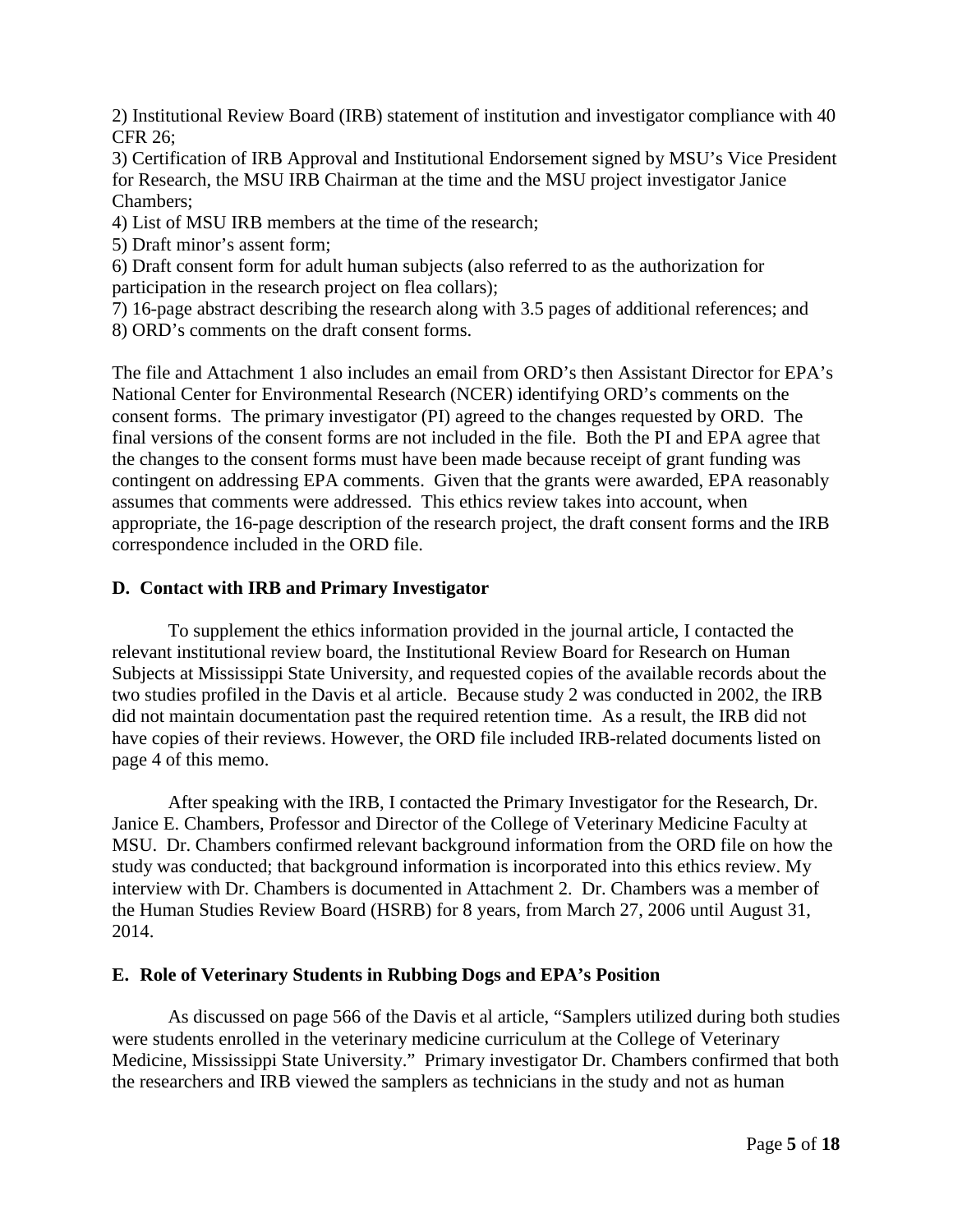subjects. EPA considers the view of the researchers' and IRB on this pre-rule research to be a reasonable one.

Looking at the information in the research article and ORD file, the primary investigator did not obtain data **about the technicians**, nor did they ever intend to do so. Human subject means a living individual about whom an investigator conducting research obtains data. The researchers were not focusing on the technicians in this study. Instead, the researchers were collecting data only about the residues on the gloves.

The researchers did not question the technicians about how they rubbed the animals. If it were a situation where the dog owners were petting their own animals throughout the day and the researchers had to interview and interact with the dog owners to collect data about how long they interacted with their pets, where they petted their dogs, and in what manner, the researchers would be collecting data about the human subjects, not just about the residues. This was not the case in this situation. As stated in the research article, the samplers/technicians rubbed the dogs "in a marked 10 x 4 inch area with clean, white, cotton gloves for a continuous 5-min period." The dogs were rubbed in three specific locations (near the base of the tail, at the neck with the collar removed, and at the neck with the collar in place). In the ORD file, page 14 of the research abstract further states that "the samplers will be trained so that consistency in the sample collection is maintained among dogs and among samplers." The samplers/technicians were wearing gloves and stroking the animals in a standardized and prescribed way. The researchers did not collect information or data about the samplers. EPA agrees with the primary investigator and IRB that the samplers were not human subjects in these studies.

#### **F. Ethical Considerations**

#### **1. Value of the Research to Society:**

The objective of this research was to assess the amount of exposure to TCVP that could occur in children and adults from the use of a TCVP-containing collar on a pet dog. According to the authors, one research area that had not been adequately explored is the possibility that residues of insecticides remaining on pet fur from flea control collars could be a significant source of pesticide exposure in children who pet or hug treated animals. EPA is considering some of the data from this research in its risk assessment for tetrachlorvinphos and to potentially take a more stringent regulatory action than could be taken without the data.

## **2. Subject Selection**:

- *a. Demographics.* The studies were conducted in Oktibbeha County, Mississippi, with volunteer households whose pet dogs routinely wore flea collars.For study 1, the dogs from 23 families were used. For study 2, one child and one adult participated from each of the 22 volunteer households, which equates to 44 human subjects for study 2. The participating children ranged in age from 3 to 13. Approximately half of the participating children and adults were male and half were female.
- *b. Pregnancy and Nursing Status and Participation of Children.* There is no indication in the research article or ORD file that pregnant or nursing women participated in the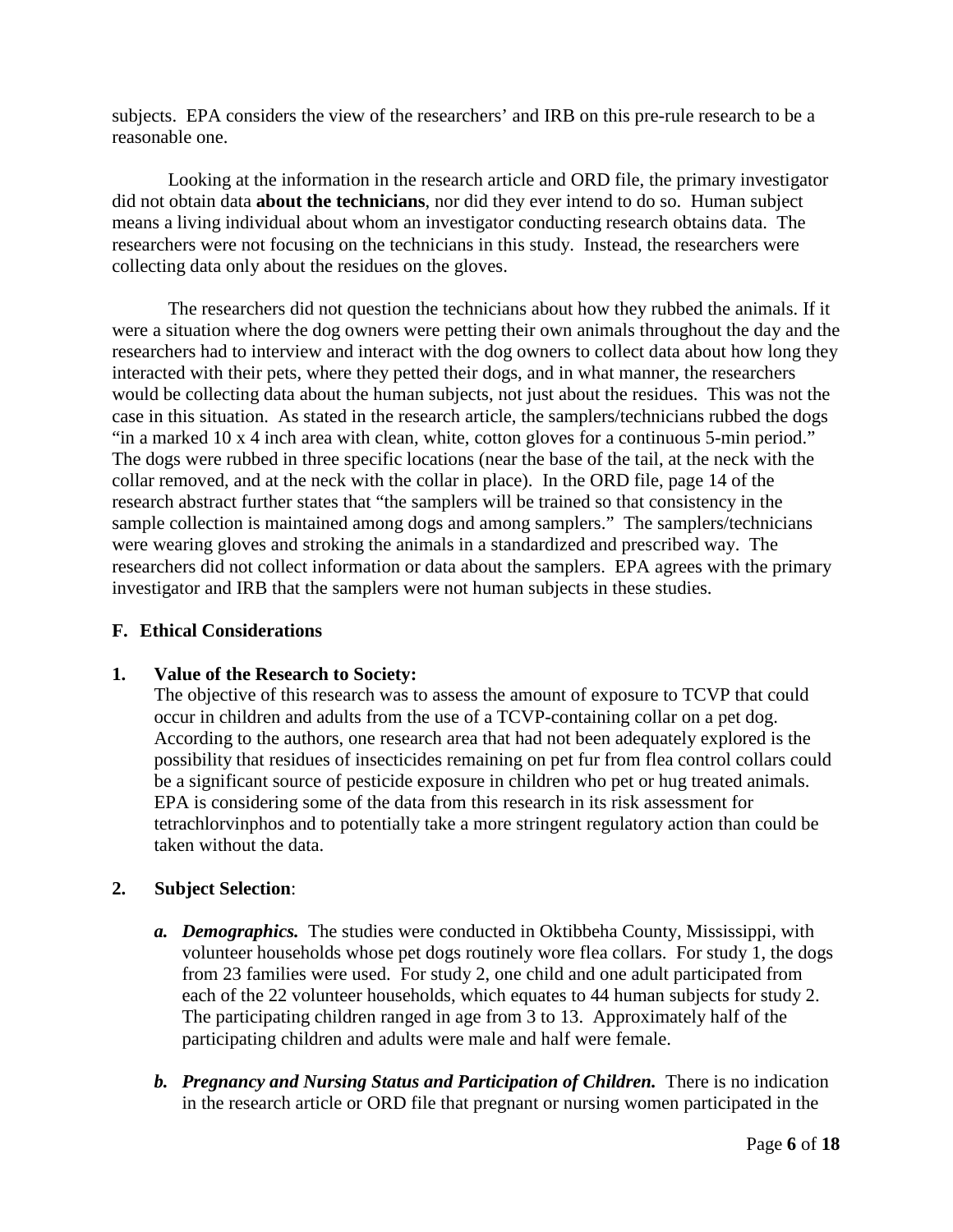studies. However, 22 children, ranging in age from 3 to 13, participated in study 2. EPA can only rely on research involving children if the criteria and procedures in 40 CFR §26.1706 are met.

*c. Recruitment.* The article states that, "the studies were conducted in Oktibbeha County, Mississippi (USA), with volunteer households having pet dogs" and that "participating families were volunteers who routinely used flea control products on their pet dogs." The article states that, "One child and one adult were selected from each participating family (study 2 only) as previously described by Chambers et al (2007)." However, the 2007 article to which this citation refers does not include additional information regarding recruitment or subject selection.

The ORD file includes the following pertinent information. As stated on page 13 of the research abstract, "Dogs selected for this study will be owned by professional (DVM) or graduate students enrolled in the College of Veterinary Medicine, or staff/faculty members of Mississippi State University with a child aged 4-10 years in the household who routinely plays with this dog. Students or staff should be the most reliable group of owners (in contrast to the general public) in that they are accessible daily, their dogs can readily be treated and sampled when the students are in class or the staff members are at work, and as members of the academic community, the compliance and appreciation of the value of research should be high. Dogs participating in this study must be enrolled in the Small Animal Community Practice Health Maintenance Program, so that their health status and vaccination history are known..". Primary Investigator Janice Chambers confirmed that MSU's College of Veterinary Medicine is located in Oktibbeha County, Mississippi.

Page 14 of the research abstract includes a section entitled, "Selection of human test subjects" which reads as follows: "The human subjects will be residents in the same household as the canine test subject. The household must have a child (either sex) in the age range of 4-l 0 years who regularly plays with the dog, and an adult (probably a parent; either sex); both subjects must be willing to provide the samples required by the study protocol. The samples will be tee shirts from the child and first morning urine samples from the child and the adult. The age, sex, height and weight of both child and adult test subjects will be recorded, and the adult will be asked to give an estimate of the amount of time and degree of contact that the child and the adult had with the dog on the day of the tee shirt sample; these data will be available for later correlations with residue/metabolite data. A description of the protocol and an informed consent form will be developed, and the subjects will be assured of anonymity. These protocols and approval forms will be approved by the Institutional Review Board for Research on Human Subjects."

## **3. Risks and Benefits**:

a. *Risks.* The Davis et al article is silent about risks to subjects **from their participation in the study.** The article states that, "Because TCVP is an organophosphate insecticide, its primary mechanism of toxicity is the inhibition of the nervous system enzyme, acetylcholinesterase (Ecobichon, 1996)." However, only families who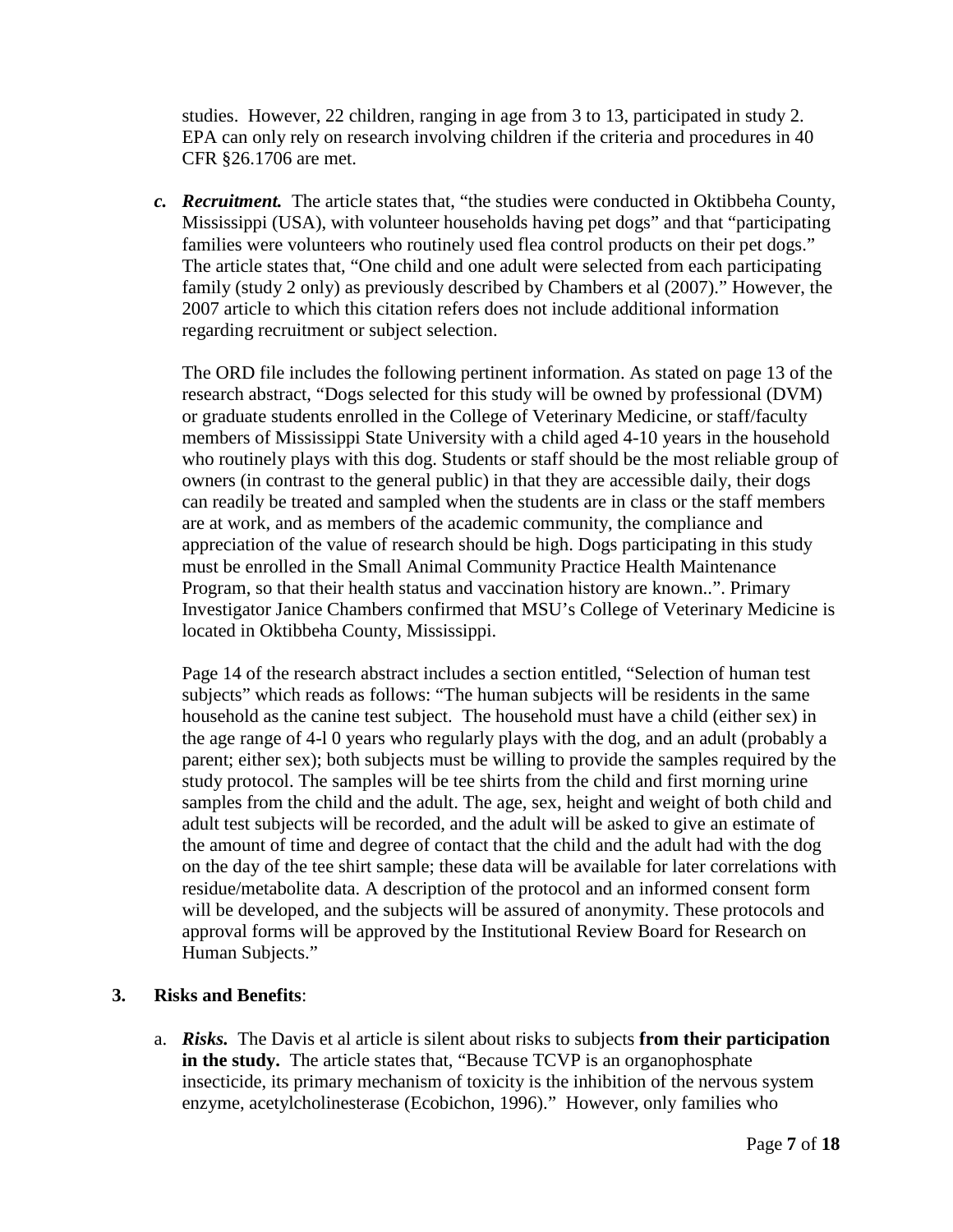routinely used flea control products on their pet dogs participated in the studies. The researchers purchased, for use in the studies, over-the-counter flea collars that were already registered with the U.S. EPA.

- *b. Benefits.* There were no benefits to the subjects and none were noted in the research article.
- c. *Risk-Benefit Balance.* The research article does not explicitly discuss the risk-benefit balance. However, the stated objective of this research was to assess the amount of exposure to TCVP that could occur in children and adults from the use of a TCVPcontaining collar on a pet dog. According to the authors, one research area that does not seem to have been explored is the possibility that residues of insecticides remaining on pet fur from flea control collars could be a significant source of pesticide exposure in children who pet or hug treated animals. The article provides study results in this area of research.
- **4. Independent Ethics Review**: The Institutional Review Board for Research on Human Subjects at Mississippi State University reviewed and approved the sampling protocols and informed consent forms. Furthermore, EPA's Office of Research and Development (ORD), the National Center for Environmental Research and Quality Assurance (NCERQA) reviewed the STAR grant proposal focusing on this research because it involved the use of human subjects and requested funding by EPA. ORD supported the research dependent on incorporation of NCERQA comments on the consent forms.
- **5. Informed Consent**: The article states that "A copy of the protocol was distributed to each participating household, and informed consent was obtained from the adults. Children were informed verbally of the procedures and oral or written assent was obtained from them. The Institutional Review Board for Research on Human Subjects at Mississippi State University approved all sampling protocols and informed consent forms."

The ORD file contains a draft consent form for adult human subjects entitled, "Authorization for Participation in Research Project (collar)" and a draft "Minor's Assent Form," both provided in Attachment 2. The "authorization for participation" form states that the study involves research and identifies its purpose, the expected duration, number of urine and tee shirt samples to be provided, that research results will be coded, participants are free to withdraw, provides a contact for information and identifies compensation of \$150 for each participating household. The consent form also states that, "no risks are anticipated to the participants" as a result of participating in the study. The implication is that since the families already used flea collars on their dogs, there was no added risk from participating in the study. However, the researchers proposed the following hypothesis on the bottom of page 10 and top of page 11 of the research abstract submitted to ORD: "The residues of insecticides available for intermittent transfer to children from the fur of dogs treated by either a spot treatment or a collar for flea control will be appreciable and of a magnitude necessitating inclusion in cumulative risk assessments of pesticides to children; secondly, that the fur rubbing procedure developed to quantify dislodgeable residues provides a useful estimate of insecticide residues which could be transferred from the fur of dogs to children." Although the families involved already used flea collars which were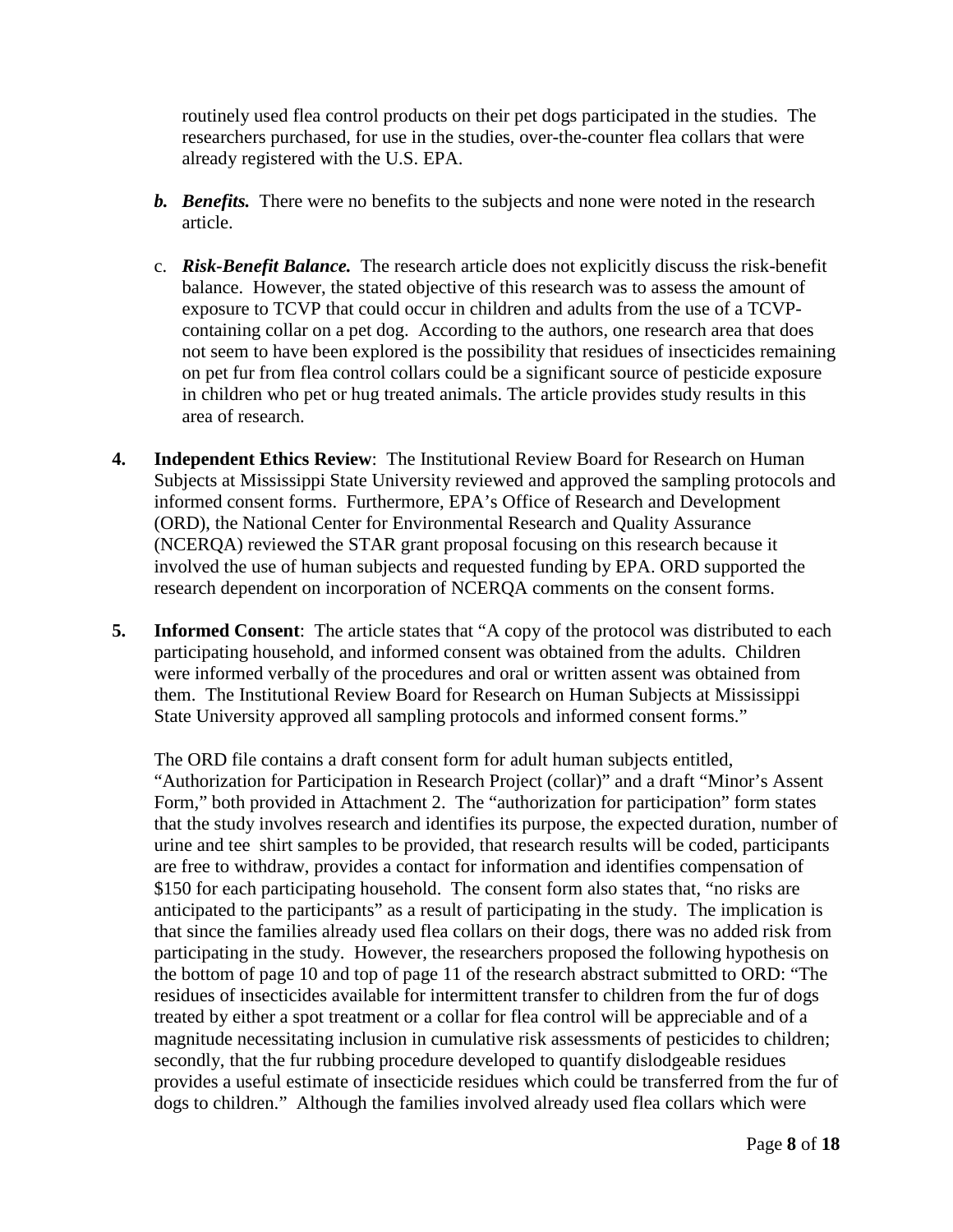registered by EPA, in the interest of transparency, the researchers should have shared their hypothesis with the parents of the participating children and included it in the consent form. This information may have been stated in the protocol provided to the families but we do not know.

The minors' assent form states that researchers "will specifically obtain assent from the children recruited to our project 'Assessing levels of intermittent exposures of children to flea control insecticides from fur of dogs' for their participation in the project…We will explain that the child's parent or guardian has given us permission to request his/her help participation in the research project. We will then explain the urine collection protocol and the tee shirt protocol to the children in language appropriate to the age of the child and obtain his/her assent to participate. We will not explain the connection to the pesticide residues on the dog so as not to alter the behavior of the child with the dog. We will obtain the children's assent orally because of the age range of the children involved."

**6. Respect for Subjects:** The article does not reveal the subjects' identifies. The article states that, "A copy of the protocol was distributed to each participating household, and informed consent was obtained from the adults. Children were informed verbally of the procedures and oral or written assent was obtained from them. The Institutional Review Board for Research on Human Subjects at Mississippi State University approved all sampling protocols and informed consent forms." The tee shirts worn by the children as part of study 2 were provided by the researchers. The ORD file includes the following additional information relevant to respect for subjects.

Researchers demonstrated respect for subjects by providing light-weight, short-sleeve (as opposed to long-sleeve) tee shirts to the children participating in study 2. Page 15 of the research abstract in the ORD file states that, "The child will wear the tee shirt during the afternoon and evening of the sampling day for a 5 hour period. (While long sleeve shirts might give a better estimate of exposure, long sleeves would not be tolerable and could be a health risk because of the heat during 6-8 months of the year in this region.) The child will not be instructed to alter his/her normal behavior with respect to the dog." Page 12 of the abstract states that the tee shirt "is a piece of clothing which the child would readily wear without embarrassment in front of his/her peers and siblings." These statements illustrate that the researchers took into account the feelings and comfort of the children participating in study 2.

Furthermore, page 20 of the abstract in the ORD file states that, "The protocols do not require any invasive procedures and are not expected to cause any physical or mental distress to the individuals involved. The test subjects will be asked to continue their routine activities and to not modify their activities in any way. They will be asked to provide urine samples on a set schedule; we will give them written assurance that the urine sample will be used only for quantitation of insecticide urinary metabolites and will not be used for any other purposes, and that all data will remain anonymous."

With regard to compensation, the consent form states that each participating household will receive \$150. The ORD file, page 20 of the abstract, states that, "Dogs participating in this study will be required to be enrolled in MSU's Small Animal Community Practice Health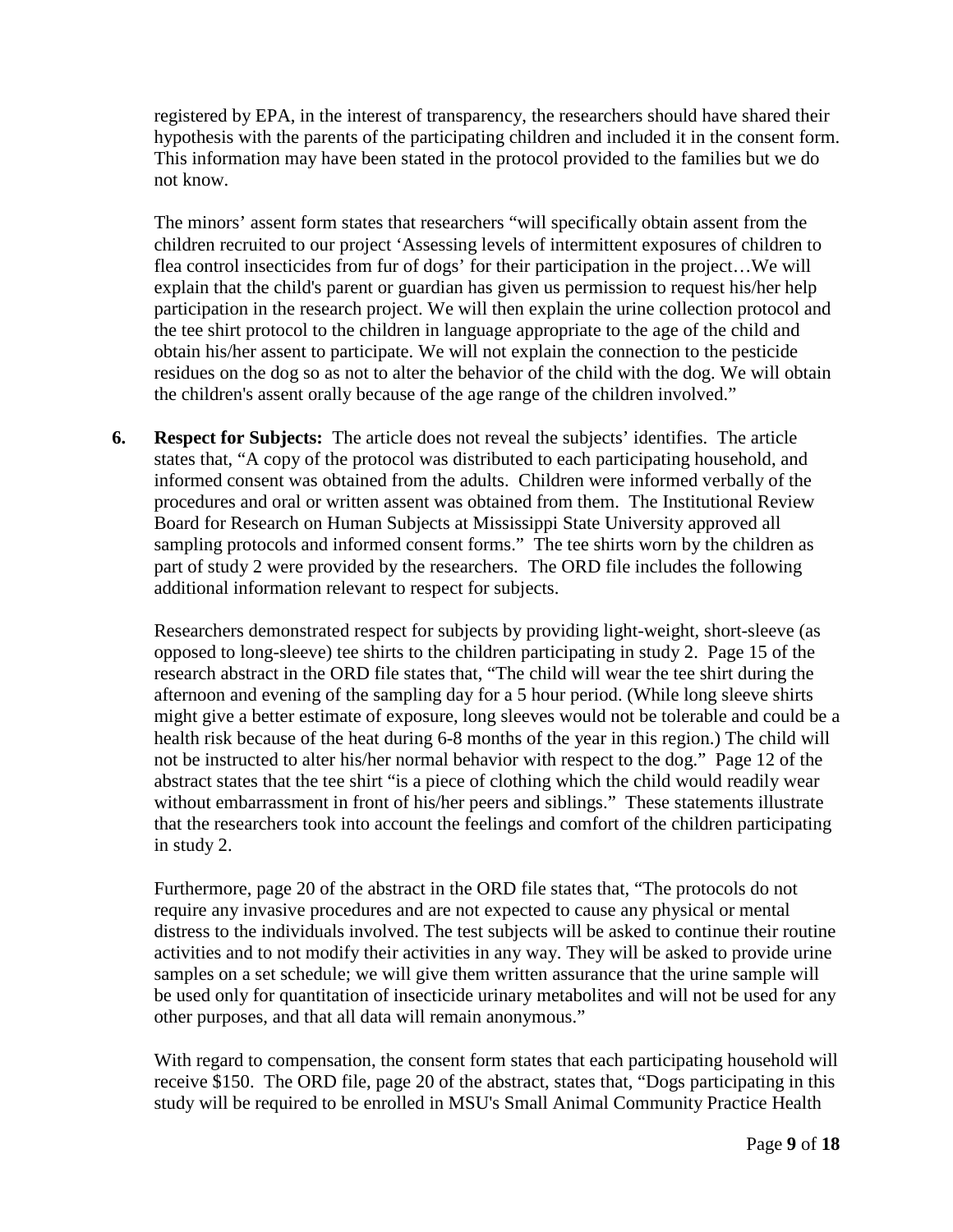Maintenance Program whereby the dog's health will be known by physical examination and vaccination history. If the dog was not previously enrolled in the program, the cost of the initial physical will be borne within the \$100 incentive offered to each participant." Page 19 of the abstract has a section on incentives for dog owners which states, "In order to provide incentives for the cooperative participation of the dog owners in this study, we propose to offer \$100 equivalent of veterinary care provided by the Animal Health Center of the College of Veterinary Medicine for each dog participating in the study. In addition, the spot treatments, shampoos, and collars constituting the study will be provided to the owners without additional charge. An additional \$150 cash incentive will also be given to each participating household because of the shirt and urine samples. We predict that these incentives will lead to more than an adequate number of households to participate in this study. We currently estimate that there will be at least 500 dogs owned by veterinary and graduate students and faculty and staff at the College of Veterinary Medicine at any given time, and many of these households would have a child of the appropriate age. In the unlikely event that insufficient numbers of households can be enrolled for the study, we will open the participation to students, faculty, and staff members of Mississippi State University outside the College of Veterinary Medicine; these individuals would be offered the same incentives."

## **II. Applicable Standards**

## **A. Definition of Research**

The relevant definitions are discussed below:

- In order to meet the regulatory definition of *research involving human subjects*, the regulatory definition of both *research* and *human subject* must be met.
- Studies 1 and 2 described in the Davis et al article are systematic investigations designed to develop or contribute to generalizable knowledge and so meet the regulatory definition of *research.*
- Through collection of urine and tee shirt samples, study 2 obtained data about individuals and so meets the regulatory definition of *human subject research.*
- Although the families involved already used flea collars, the researchers bought and provided specific flea collars to the participating families and asked that their dogs wear the flea collars during the studies. As a result, study 2 constitutes intentional exposure.
- These studies determined, in part, the amount of transferable TCVP residues and the urinary TCMA concentration. The purpose of these studies was not to identify or measure a toxic effect in humans. The research was conducted prior to the effective date of the human research rule.

As a result, the only reason that EPA is bringing this pre-rule research to the HSRB for review is because study 2 involved children as participants in providing tee shirt and urine samples.

## **B. Standards Applicable to the Conduct of the Research**

The research article was published in 2008 and focuses on two studies. Study 1 was conducted in 1998 and study 2 was conducted in 2002, both before EPA's Rule for Protection of Human Subjects of Research became effective in 2006. Thus, 40 CFR part 26 did not apply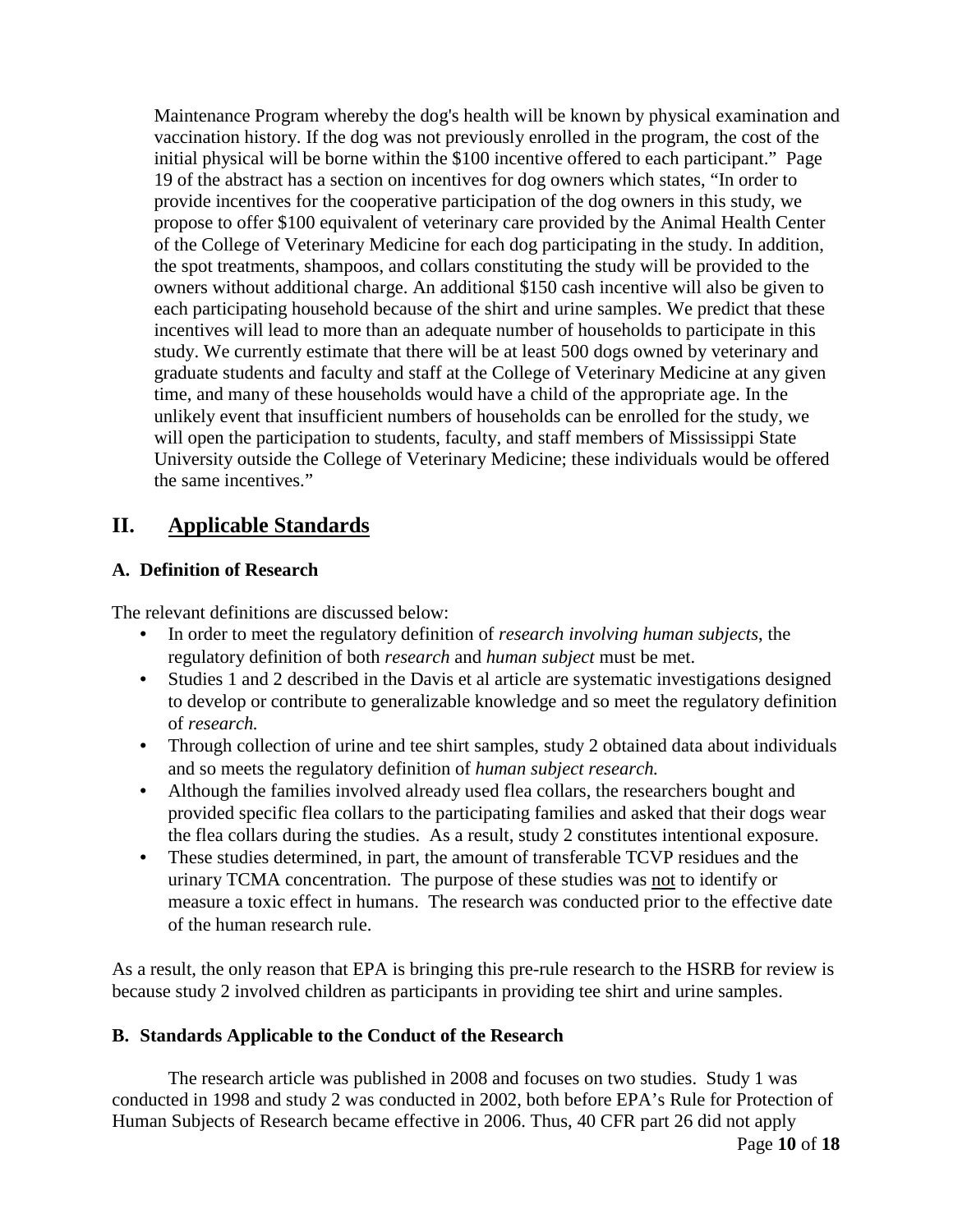when this research was conducted. However, the Common Rule was in place and applies to the underlying research which received EPA STAR grant funding.

Key elements of the Common Rule are IRB oversight and prior approval, an acceptable informed consent process and consent form, risk minimization, a favorable risk-benefit balance, equitable subject selection, and fully informed, fully voluntary participation by subjects.

In addition,  $\S 12(a)(2)(P)$  of the Federal Insecticide, Fungicide and Rodenticide Act (FIFRA) existed at the time of these studies and reads:

In general, [i]t shall be unlawful for any person . . . to use any pesticide in tests on human beings unless such human beings (i) are fully informed of the nature and purposes of the test and of any physical and mental health consequences which are reasonably foreseeable therefrom, and (ii) freely volunteer to participate in the test.

#### **C. Standards Applicable to EPA's Reliance on the Research**

The Agency's rule (40 CFR part 26 subpart Q) defines standards for EPA to apply in deciding whether to rely on research—like study 1 and 2—involving intentional exposure of human subjects. The applicable acceptance standards from 40 CFR part 26 subpart Q are these:

**§26.1703:** Except as provided in §26.1706, EPA must not rely on data from any research subject to this subpart involving intentional exposure of any human subject who is a pregnant woman (and therefore her fetus), a nursing woman, or a child.

**§26.1704**: Except as provided in §26.1706, in actions within the scope of §26.1701, EPA shall not rely on data from any research initiated before April 7, 2006, if there is clear and convincing evidence that: (1) the conduct of the research was fundamentally unethical (*e.g.*, the research was intended to seriously harm participants or failed to obtain informed consent), or (2) the conduct of the research was deficient relative to the ethical standards prevailing at the time the research was conducted in a way that placed participants at increased risk of harm (based on knowledge available at the time the study was conducted) or impaired their informed consent.

**§26.1706:** This section establishes the exclusive criteria and procedure by which EPA may decide to rely on data from research that is not acceptable under the standards in §§26.1703 through 26.1705. EPA may rely on such data only if all the conditions in paragraphs (a) through (d) of this section are satisfied:

(a) EPA has obtained the views of the Human Studies Review Board concerning the proposal to rely on the otherwise unacceptable data,

(b) EPA has provided an opportunity for public comment on the proposal to rely on the otherwise unacceptable data,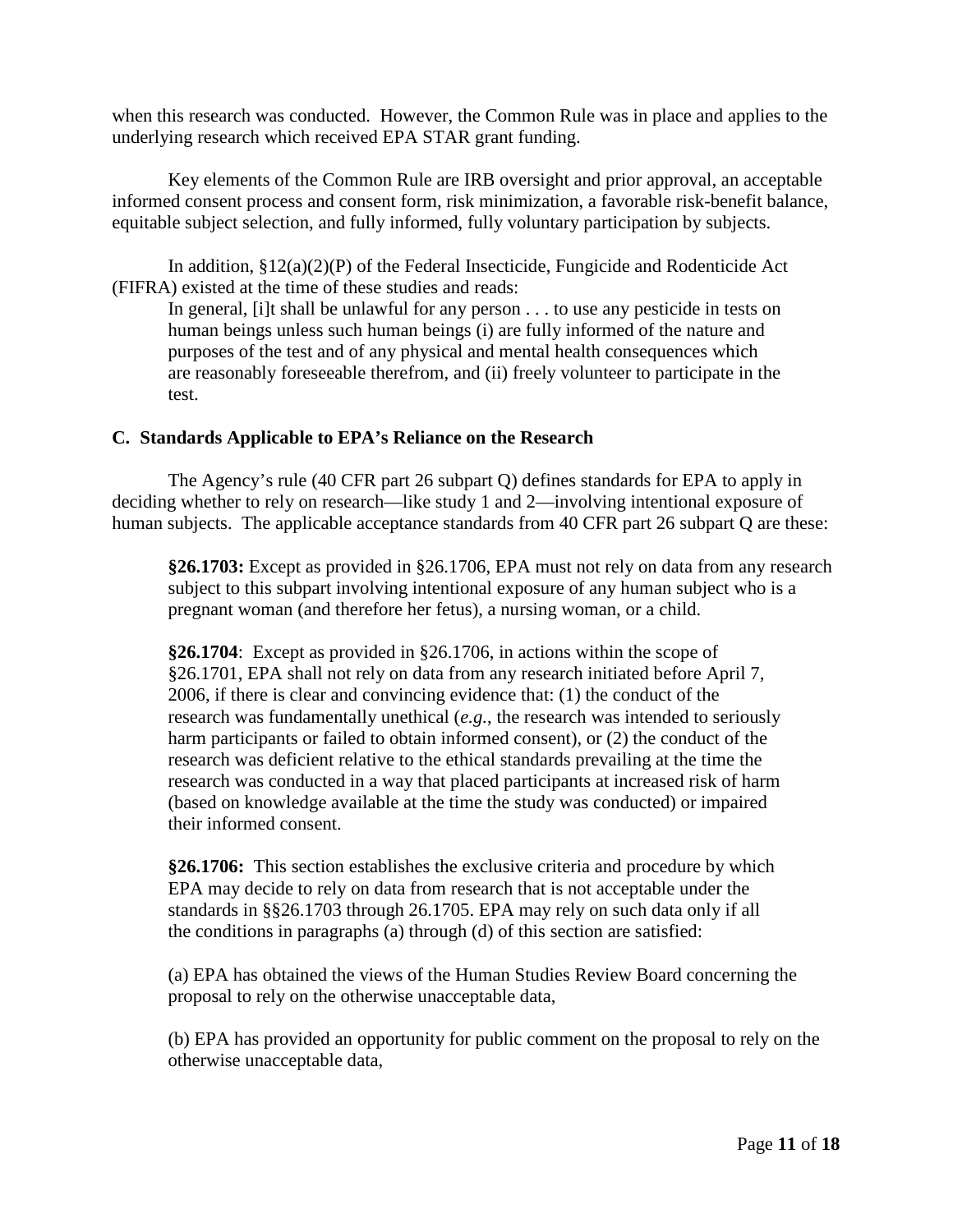(c) EPA has determined that relying on the data is crucial to a decision that would impose a more stringent regulatory restriction that would improve protection of public health, such as a limitation on the use of a pesticide, than could be justified without relying on the data, and

(d) EPA has published a full explanation of its decision to rely on the otherwise unacceptable data, including a thorough discussion of the ethical deficiencies of the underlying research and the full rationale for finding that the standard in paragraph (c) of this section was met.

**FIFRA §12(a)(2)(P):** In addition, §12(a)(2)(P) of the Federal Insecticide, Fungicide and Rodenticide Act (FIFRA) applies. This passage reads:

In general, [i]t shall be unlawful for any person . . . to use any pesticide in tests on human beings unless such human beings (i) are fully informed of the nature and purposes of the test and of any physical and mental health consequences which are reasonably foreseeable therefrom, and (ii) freely volunteer to participate in the test.

#### **D. Completeness of Ethics Information**

EPA ensured compliance with §26.1303 as demonstrated by the checklist in Attachment 3; the checklist summarizes the completeness of available information pertaining to the ethical conduct of the completed research.

#### **E. Compliance with Applicable Standards**

#### **§26.1703. Except as provided in §26.1706, prohibition of reliance on research involving intentional exposure of human subjects who are pregnant women (and therefore their fetuses), nursing women, or children.**

Study 1 did not involve children or pregnant or nursing women. As part of study 2, conducted in 2002, researchers collected three types of data: TCVP glove residue data, tee shirt samples, and urine samples. Children participated in study 2 by wearing the tee shirts and providing urine samples. As such, EPA is prohibited from relying on study 2 unless the conditions of §26.1706 are met.

#### **§26.1704. Prohibition of reliance on unethical human research with nonpregnant adults conducted before April 7, 2006.**

There is no clear and convincing evidence that this pre-rule research was fundamentally unethical; that is, the research was not intended to harm the participants and did not fail to obtain informed consent. Similarly, the conduct of the research was not deficient relative to the ethical standards prevailing at the time the research was conducted; the studies did not place participants at increased risk of harm (based on knowledge available at the time the study was conducted) or impair their informed consent. As a result, EPA is not prohibited from relying on this research under §26.1704.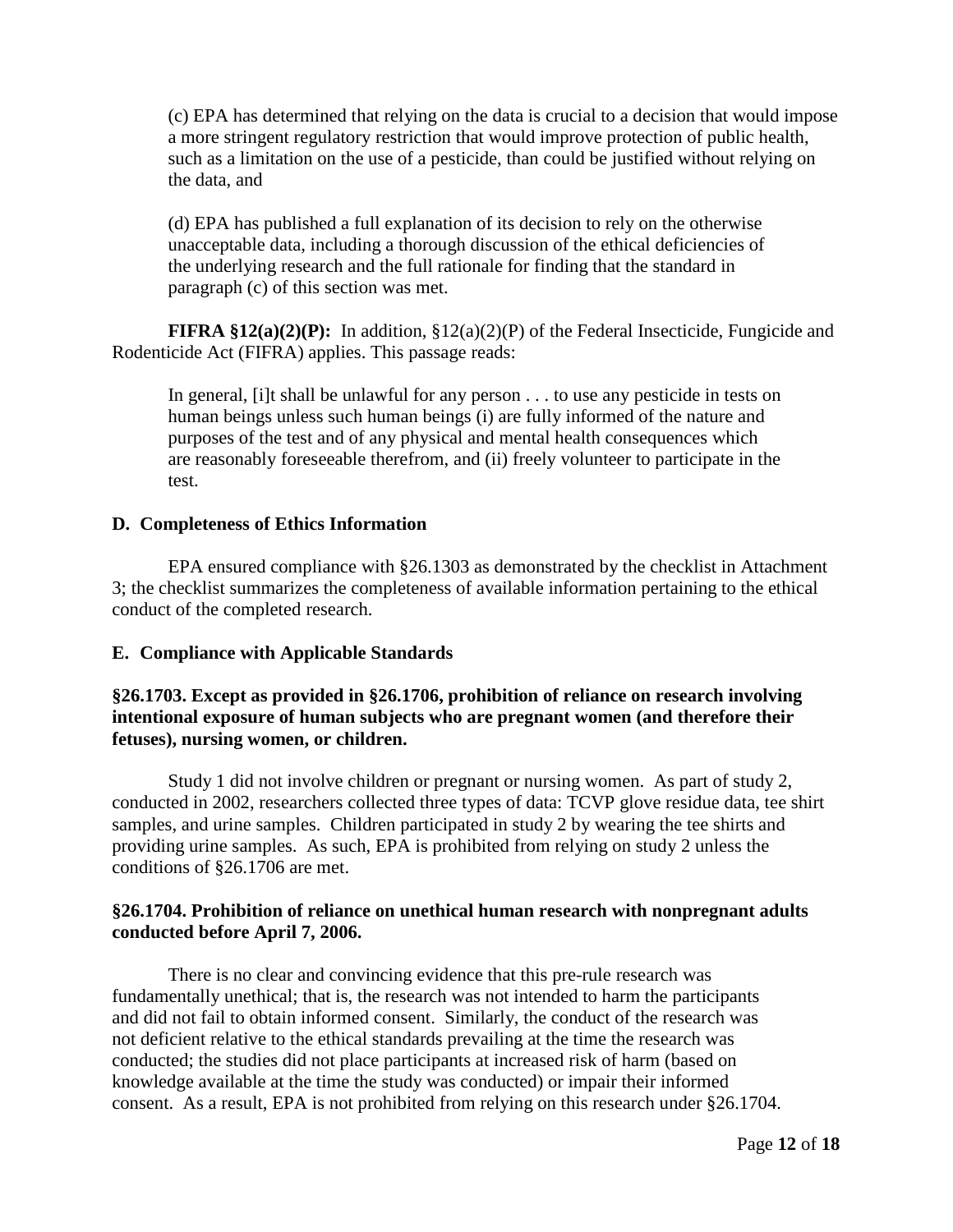#### **§26.1706: Criteria and procedures for decisions to protect public health by relying on otherwise unacceptable data.**

As of the date of this memo, OPP wishes to rely on the TCVP glove residue data generated in study 1 and 2. The data may be crucial to a potential EPA decision to improve public health protection by imposing a more stringent regulatory restriction than could be justified without the data. If EPA proceeds under §26.1706, EPA needs to obtain the views of the Human Studies Review Board, provide an opportunity for public comment, and publish a full explanation of its decision to rely on the data, including a thorough discussion of the ethical deficiencies of the underlying research and the full rationale for finding that EPA met the standard in 40 CFR §26.1706 (c) (i.e., that the research is essential to a more stringent regulatory action to improve protection of public health).

#### **FIFRA §12(a)(2)(P):**

The researchers complied with FIFRA **§**12(a)(2)(P). The human subjects were informed of the nature and purposes of the research and volunteered to participate in the studies.

## **III. Conclusion**

I defer to others for a full review of the scientific validity of the TCVP glove residue data on which EPA wishes to rely. If the data were determined not to have scientific validity, it would also not be ethically acceptable and EPA could not use it.

The TCVP glove residue data was one component of broader research that also included tee shirt and urine samples. Children and adults were participants in study 2 and provided tee shirt and urine samples. Because of this, EPA can only rely on this research if EPA determines that reliance on the data may be crucial to EPA's decision to improve public health protection by imposing a more stringent regulatory restriction than could be justified without the data. If OPP determines this, under 40 CFR §26.1706, EPA must first complete three required steps. EPA must obtain the views of the Human Studies Review Board, provide an opportunity for public comment, and publish a full explanation of its decision to rely on the data, including a thorough discussion of the ethical deficiencies of the underlying research and the full rationale for finding that EPA met the standard in 40 CFR §26.1706 (c) (i.e., that the research is essential to a more stringent regulatory action to improve protection of public health).

The conduct of studies 1 and 2 was not deficient relative to the ethical standards prevailing at the time the research was conducted. If EPA's Office of Pesticide Programs makes the aforementioned determination and implements the required steps identified above, there is no regulatory barrier to EPA relying on this research in actions taken under FIFRA or §408 of FFDCA.

Attachment 1: ORD file with relevant information *(Note: Please see separate ORD file.)* Attachment 2: OPP Interview with Primary Investigator Attachment 3: Completeness Checklist for Ethics Documentation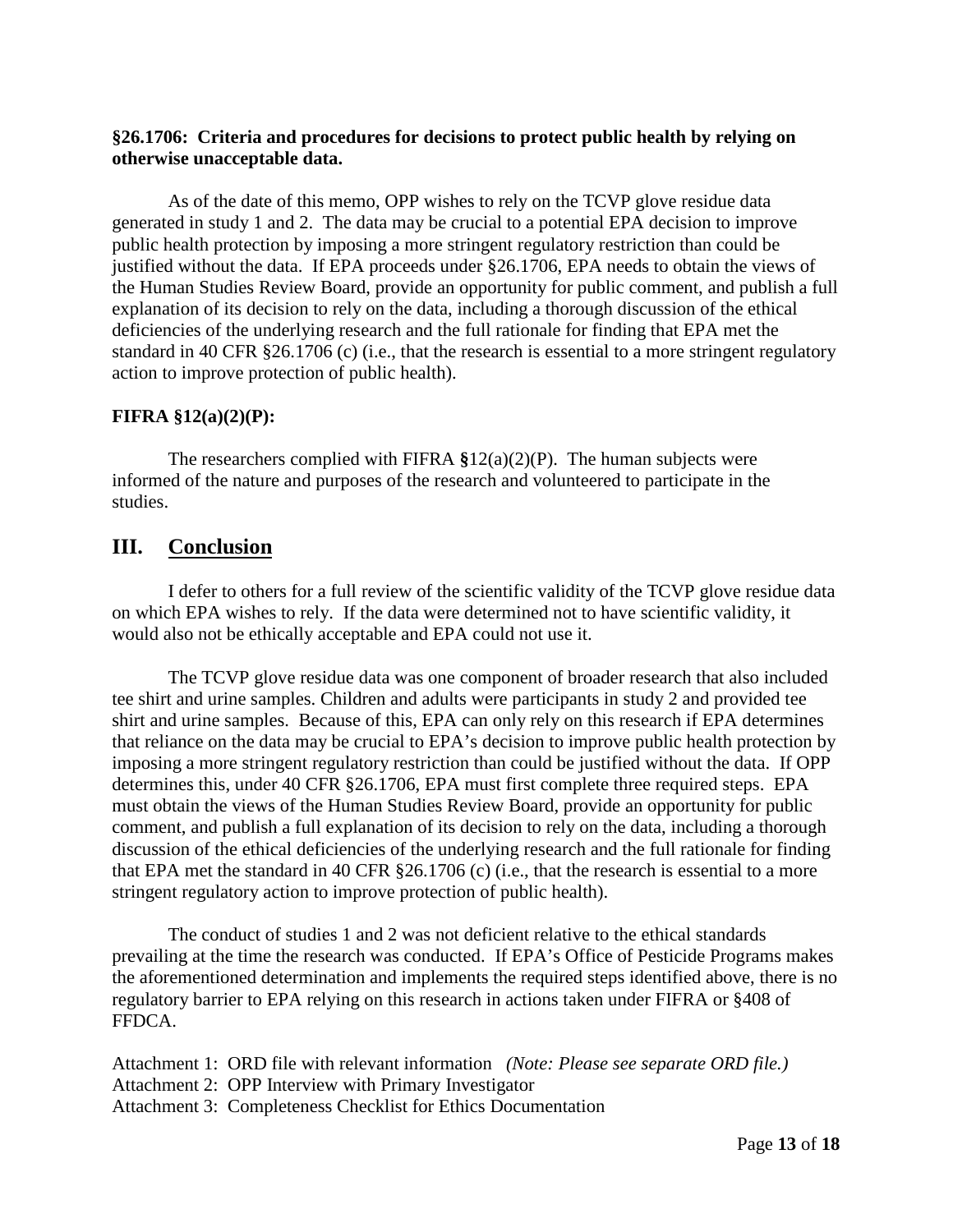# **Attachment 2**

## **Questions for Principal Investigator Dr. Chambers – November, 2015**

This attachment provides responses to questions posed to Dr. Janet Chambers regarding Study1 and 2 referenced in the Davis et al research article.

Background:

The EPA supported the research described in the published article through the STAR grant program and issuance of two grants (R8251770 and R828017). The Office of Research and Development (ORD) had a copy of ORD's review of the proposed research entitled, "Assessing Levels of Intermittent Exposures to Children to Flea Control Insecticides from the Fur of Dogs," funded under R8251770. This ORD file of research is referenced in some of the questions.

1) Were you the primary investigator for study 1 and 2 referenced in the Davis article?

Response: I was the principal investigator.

2) The research related to TCVP described in the ORD file appears to relate to the two studies discussed in the Davis article. Do you agree that this is the case?

Response: Yes, I agree.

3) A) Were the consent forms included in the ORD file the same as the consent forms used in Study 2 referenced in the *Davis et al* article? These consent forms include the minor's assent form and the adult's authorization for participation in the research involving flea collars.

Response: The consent forms would have been updated based on the comments from ORD on the draft.

B) Do you recall if the families received signed copies of the consent forms?

Response: I do not recall.

C) Do you recall if you addressed ORD's comments on the consent forms before using them? Response: We would have had to address ORD comments in order to receive the STAR grant funding. Given that we received the STAR grant funding, I'm assuming we addressed their comments before finalizing the consent forms.

D) Do you recall if you resubmitted the revised forms to the IRB for their approval? Response: I don't recall. But it would have been standard procedure to resubmit the revised consent form(s) to the IRB so I'm assuming that we did that.

4) A) Regarding the *Davis et al* article and studies 1and 2, were the students enrolled in the veterinary medicine curriculum at the College of Veterinary Medicine, Mississippi State University the only "samplers" who petted the dogs?

Response: As far as I know, yes, they would have been the only samplers.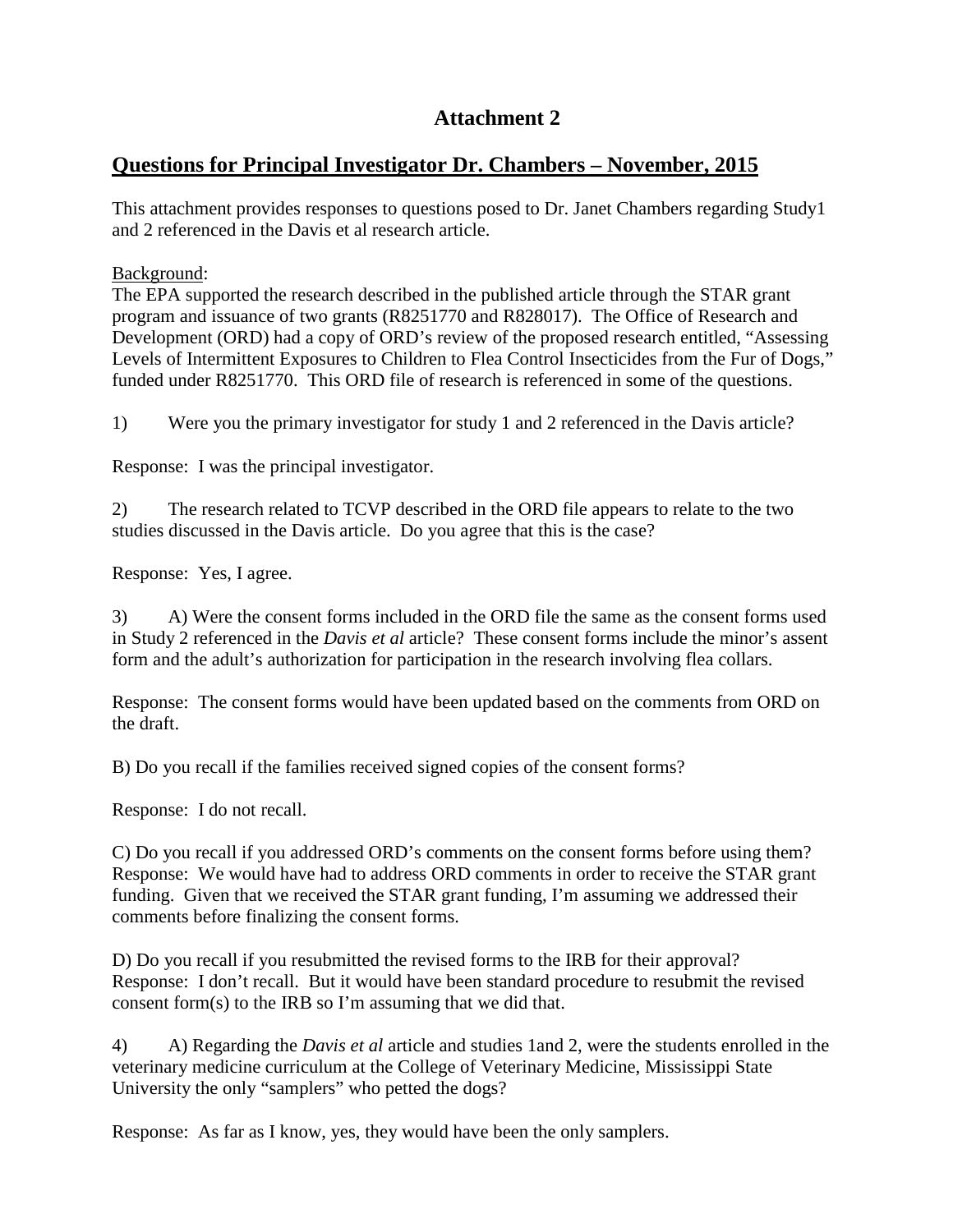B) Did you consider these students to also be human subjects?

Response: No, we did not. We considered them to be technicians involved with the study.

C) Do you know whether the MSU IRB considered the petting element of the study to be "human research"?

Response: No, they did not.

D) Do you recall if the students were compensated for their participation?

Response: It's likely that the students would have been conducting clinical veterinary rotations. We probably compensated them in some way for their time.

5) Regarding the compensation discussed on page 19 in the ORD file, do you recall if this same compensation was used for study 2 discussed in the Davis article?

Response: Yes, this would have been the compensation. (Dr. Chambers noted that part of the compensation discussed in the ORD file only related to Study 2.)

6) Were the names of participating subjects kept confidential?

Response: Yes.

5) Here is some background information included in the ORD file: For the study "Assessing Levels of Intermittent Exposures to Children to Flea Control Insecticides from the Fur of Dogs" submitted to ORD, page 13 of the ORD file indicates that dogs involved in the study must be enrolled in the Small Animal Community Practice Health Maintenance program and would belong to professional (DVM) or graduate students enrolled in the College of Veterinary Medicine or staff/faculty members of MSU with children in the household who routinely play with their pet dog. Page 19 of the ORD file states that, "in the unlikely event that insufficient numbers of households can be enrolled for the study, we will open the participation to students, faculty, and staff members of Mississippi State University outside of the College of Veterinary Medicine; these individuals would be offered the same incentives."

The Davis article talks about 2 studies that involved families in Oktibbeha County, Mississippi and the families' pet dogs.

a) Do you recall how the families in Study 2 were recruited?

Response: I do not. I'm assuming that we probably circulated a flyer. Do you recall how the adult and child from each household was selected?

Response: I do not.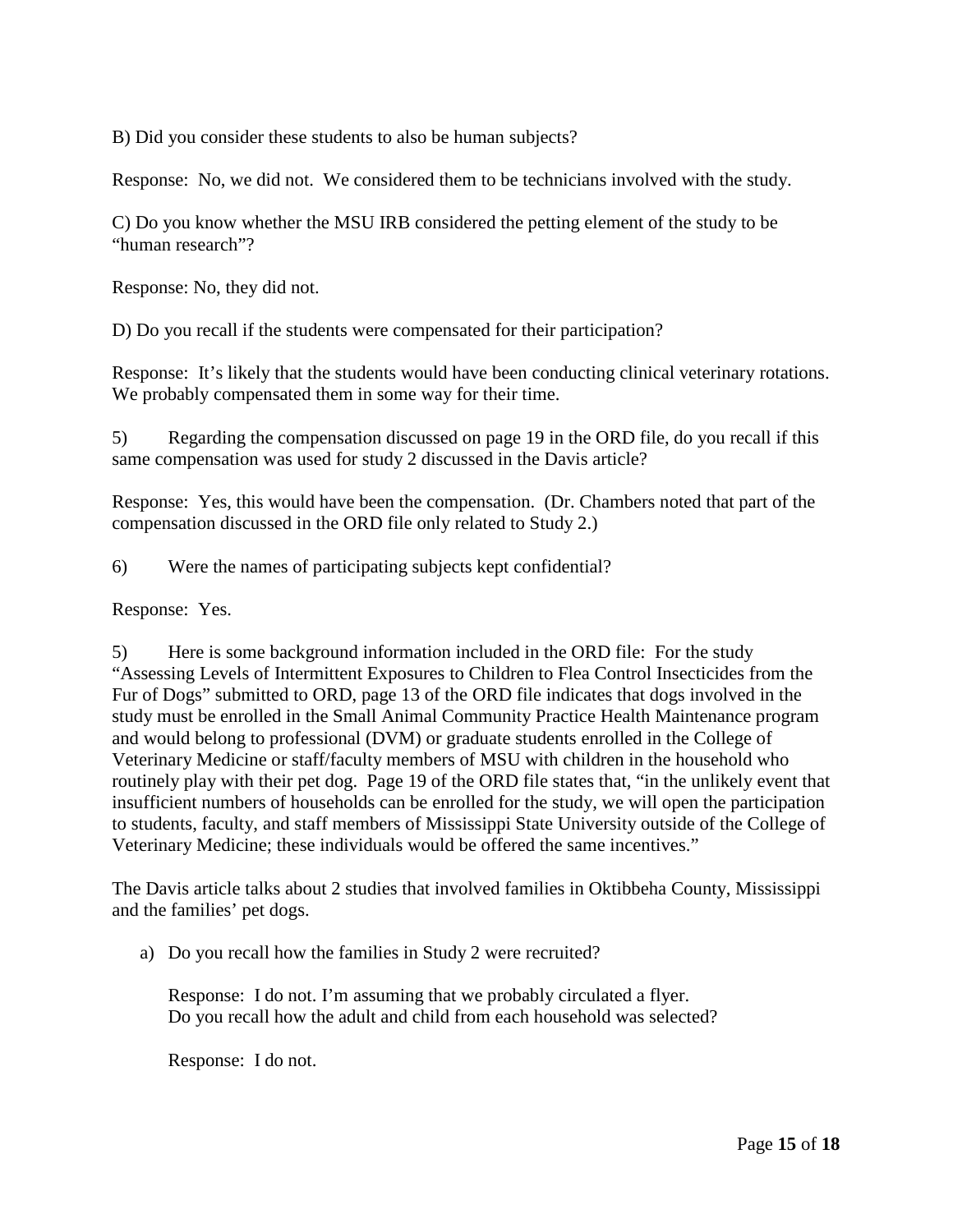If not, the ORD file indicates that Dr. John Tyler was responsible for recruitment. Do you know how we can reach Dr. Tyler?

Response: You could try the address included in the footnote of the article.

b) Do you recall if the participating families included adults who were members of the University?

Response: Yes, they probably would have been. Oktibbeha County is where the University is located.

7) The paragraph on page14 of the ORD file that's entitled "selection of human test subjects," states in part that: The age, sex, height and weight of both child and adult test subjects will be recorded, and the adult will be asked to give an estimate of the amount of time and degree of contact that the child and adult had with the dog on the day of the tee shirt sample. Do you recall if this information recorded was also recorded during study 2?

Response: Yes, this information would have been recorded. We gave a sheet to the participating family and asked the adult to record the estimated amount of time and contact the child and adult had with the dog on the day of the tee shirt sample.

8) Are the raw data which support the exposure outcomes of the studies available for further evaluation by EPA?

Response: I don't know. I will look to see if I can access it and will get back to EPA and let you know.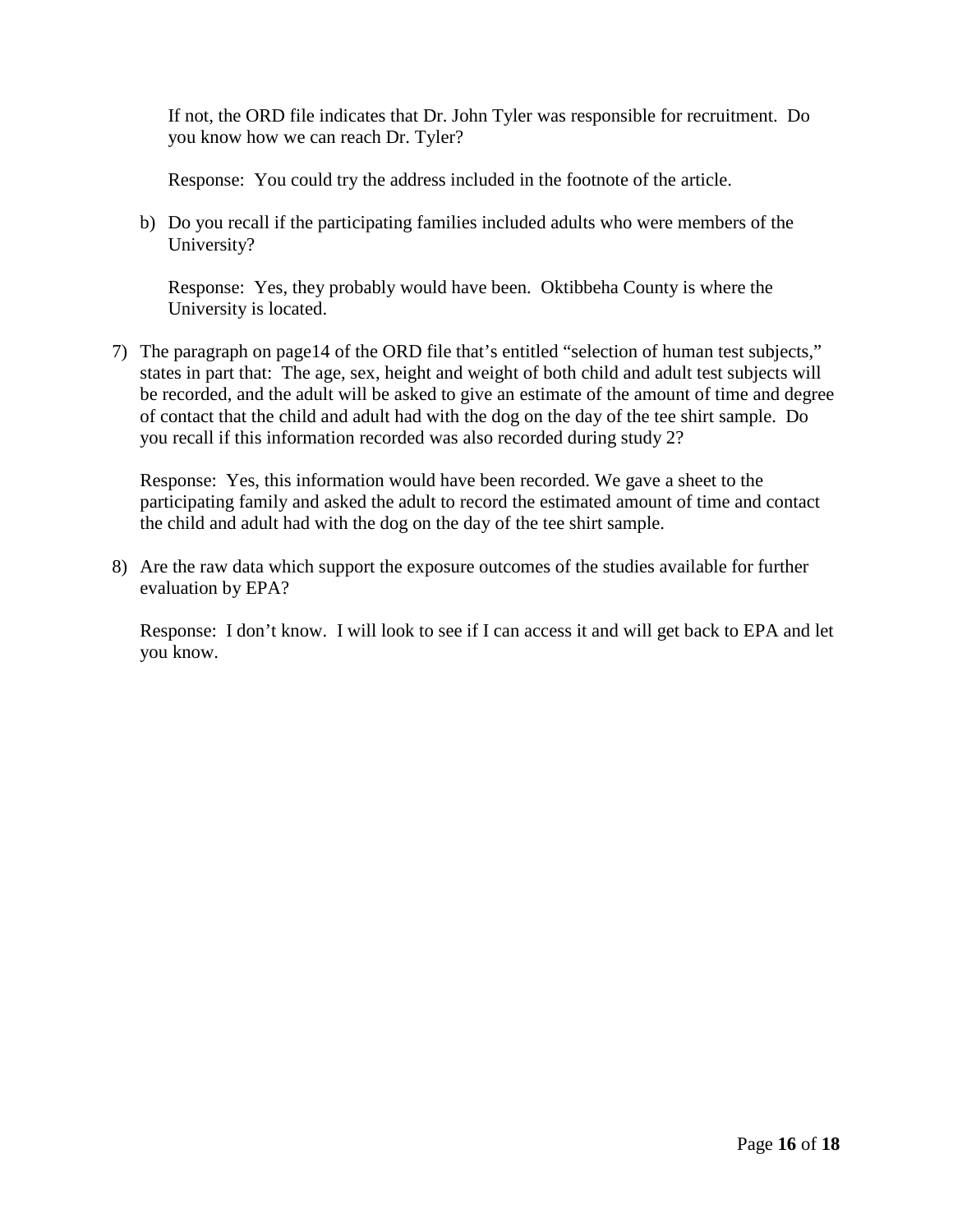# **Attachment 3**

#### **§ 26.1303 Checklist for Completeness of Reports of Human Research Submitted for EPA Review**

Any person who submits to EPA data derived from human research covered by this subpart shall provide at the time of submission information concerning the ethical conduct of such research. To the extent available to the submitter and not previously provided to EPA, such information should include:

| Requirement                                                                                                                                   |                                                                                                                                                                                                                                                                                                                                                                                                                                                                           |                      | <b>Comments/Page References</b>                                                                                                                                                                                                                                                                                                                                                                                                                                                                                                                                                                                                                                                                                                  |
|-----------------------------------------------------------------------------------------------------------------------------------------------|---------------------------------------------------------------------------------------------------------------------------------------------------------------------------------------------------------------------------------------------------------------------------------------------------------------------------------------------------------------------------------------------------------------------------------------------------------------------------|----------------------|----------------------------------------------------------------------------------------------------------------------------------------------------------------------------------------------------------------------------------------------------------------------------------------------------------------------------------------------------------------------------------------------------------------------------------------------------------------------------------------------------------------------------------------------------------------------------------------------------------------------------------------------------------------------------------------------------------------------------------|
| of the records relevant to the research specified by §26.1115(a) to be prepared and maintained by an<br>RB<br>$\overline{a}$<br>(a) Copies of | §1115(a)(1): Copies of<br>all research proposals reviewed,<br>scientific evaluations, if any, that accompany the proposals,<br>$\bullet$<br>approved sample consent documents,<br>$\bullet$<br>progress reports submitted by investigators, and reports of injuries to<br>subjects.                                                                                                                                                                                       | Υ<br>n/a<br>Υ<br>n/a | The Davis et al article describes<br>the research. The ORD file<br>provided to the HSRB contains a<br>research proposal and draft<br>consent forms that were reviewed<br>by EPA.                                                                                                                                                                                                                                                                                                                                                                                                                                                                                                                                                 |
|                                                                                                                                               | §1115(a)(2): Minutes of IRB meetings which shall be in sufficient detail to show<br>attendance at the meetings;<br>$\bullet$<br>actions taken by the IRB;<br>$\bullet$<br>the vote on these actions including the number of members voting<br>$\bullet$<br>for, against, and abstaining;<br>the basis for requiring changes in or disapproving research;<br>$\bullet$<br>a written summary of the discussion of controverted issues and their<br>$\bullet$<br>resolution. | $\mathsf{N}$         | Mississippi State University's<br>(MSU's) Assistant Director for<br>Human Research Protection<br>Program / Office of Research<br>Compliance confirmed that the<br>MSU IRB did not retain records<br>beyond the required retention<br>time. She noted that:<br>"Per 45 CFR 46.115(b) 'the<br>records required by this policy<br>shall be retained for at least 3<br>years, and records relating to<br>research which is conducted shall<br>be retained for at least 3 years<br>after completion of the research'.<br>This requirement is consistent with<br>our Standard Operating Procedure<br>01-27 Records of the HRPP which<br>states that records will be<br>maintained for at least 3 years<br>after the study has closed." |
|                                                                                                                                               | §1115(a)(3): Records of continuing review (CR) activities.                                                                                                                                                                                                                                                                                                                                                                                                                | N                    | See comment above.                                                                                                                                                                                                                                                                                                                                                                                                                                                                                                                                                                                                                                                                                                               |
|                                                                                                                                               | §1115(a)(4): Copies of all correspondence between the IRB and the<br>investigators.                                                                                                                                                                                                                                                                                                                                                                                       | Υ                    | The ORD file provided to the<br>HSRB with the ethics memo<br>provides "certification of IRB<br>approval and institutional<br>endorsement."                                                                                                                                                                                                                                                                                                                                                                                                                                                                                                                                                                                       |
|                                                                                                                                               | \$1115(a)(5):<br>A list of IRB members identified by name; earned degrees;<br>$\bullet$<br>representative capacity; indications of experience such as board<br>certifications, licenses, etc., sufficient to describe each member's chief<br>anticipated contributions to IRB deliberations;<br>any employment or other relationship between each member and the<br>institution                                                                                           | Y<br>Υ               | The ORD file includes a list of IRB<br>members at the time the research<br>proposal was submitted to EPA. It<br>references affiliations with MSU.                                                                                                                                                                                                                                                                                                                                                                                                                                                                                                                                                                                |
|                                                                                                                                               | §1115(a)(6): Written procedures for the IRB in the same detail as described in §<br>26.1108(a) and § 26.1108(b).                                                                                                                                                                                                                                                                                                                                                          | Υ                    | The written procedures for the IRB<br>are posted on the MSU IRB<br>website.                                                                                                                                                                                                                                                                                                                                                                                                                                                                                                                                                                                                                                                      |
|                                                                                                                                               | §1115(a)(7): Statements of significant new findings provided to subjects, as<br>required by § 26.1116(b)(5).                                                                                                                                                                                                                                                                                                                                                              | n/a                  |                                                                                                                                                                                                                                                                                                                                                                                                                                                                                                                                                                                                                                                                                                                                  |
| Copies of<br>ê                                                                                                                                | scussio<br>§1125(a)<br>(1) The potential risks to human subjects;                                                                                                                                                                                                                                                                                                                                                                                                         | Υ                    | Statement regarding primary<br>mechanism of toxicity of TCVP is<br>included in research article.<br>Toxicity of TCVP discussed in<br>research proposal in ORD file                                                                                                                                                                                                                                                                                                                                                                                                                                                                                                                                                               |